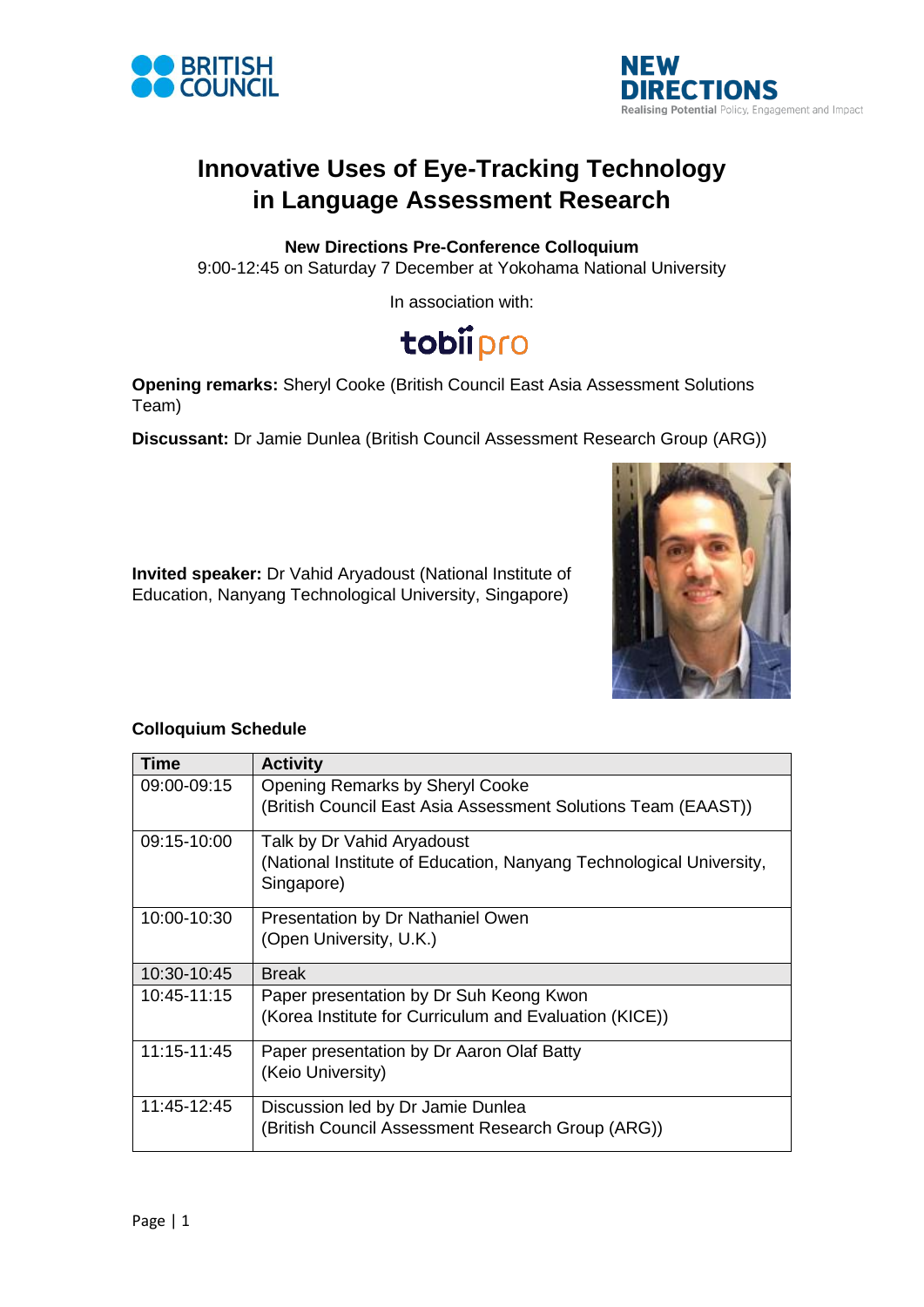



### 9:15-10:00 Dr Vahid Aryadoust

Vahid Aryadoust, PhD, is Assistant Professor in the National Institute of Education, Nanyang Technological University, Singapore. He is the Associate Director of the Global Listening Center, and a member of international associations such as the International Listening Association, American Association of Applied Linguistics, and the Cognitive Science Society. He has provided consultation on language assessment projects to, for example, Paragon Testing Enterprises (Canada), the DELTA Project of Hong Kong, and Learning Resource Network (London). Vahid has led multiple language assessment projects funded by, for example, Cambridge-Michigan Language Assessment (CaMLA) in 2013 and 2010, and published his research in Language Testing, Language Assessment Quarterly, Assessing Writing, Educational Assessment, Educational Psychology, and Computer Assisted Language Learning, etc. He has also (co)authored multiple book chapters and books published by Routledge, Cambridge University Press, Springer, Cambridge Scholar Publishing, Wiley Blackwell, etc. In addition, Vahid has served as the Principle Guest Editor of a special issue on assessing writing published in Educational Psychology (2017) and the Co-Principle Guest Editor of learners' listening special issue published in The International Journal of Listening (2016). He is a member of the Advisory Board of several international journals including Language Testing (UK, Sage Publisher), Language Assessment Quarterly (USA, Taylor & Francis), Educational Assessment (USA, Taylor & Francis), Educational Psychology (Hong Kong and UK, Taylor & Francis), and The Japan Association for Language Teaching's Testing & Evaluation SIG (Japan). His most current project is a two volume book entitled Quantitative data analysis for language assessment (Vol 1: Fundamental techniques; Vol 2: Advanced methods) to be published by Routledge.

### 10:00-10:30 Dr Nathaniel Owen

#### **Investigating cognitive validity of reading tests using eye-tracking technology**

This paper reflects upon the contribution of eye-tracking to validity studies of tests of reading for academic purposes to date, with specific reference to cognitive validity (Weir, 2005). It briefly outlines cognitive approaches to validation of reading tests before considering the contribution of eye-tracking studies to cognitive validity. It then reports on a study which uses Khalifa and Weir's (2009) model of cognitive processing to examine how different item types influence test takers' behavior using eye-tracking technology. Fourteen L2 English speakers were recruited. And asked to complete an authentic TOEFL iBT reading paper composed of one text and thirteen items. Once complete, each participant took part in a stimulated-recall interview in which they were asked to elaborate their item completion processes. Data revealed that inferencing item types caused greater backtracking (regressions) among participants than basic comprehension items, but there was no difference in the number of forward movements (saccades) or fixations. Examination of one 'reading to learn' item revealed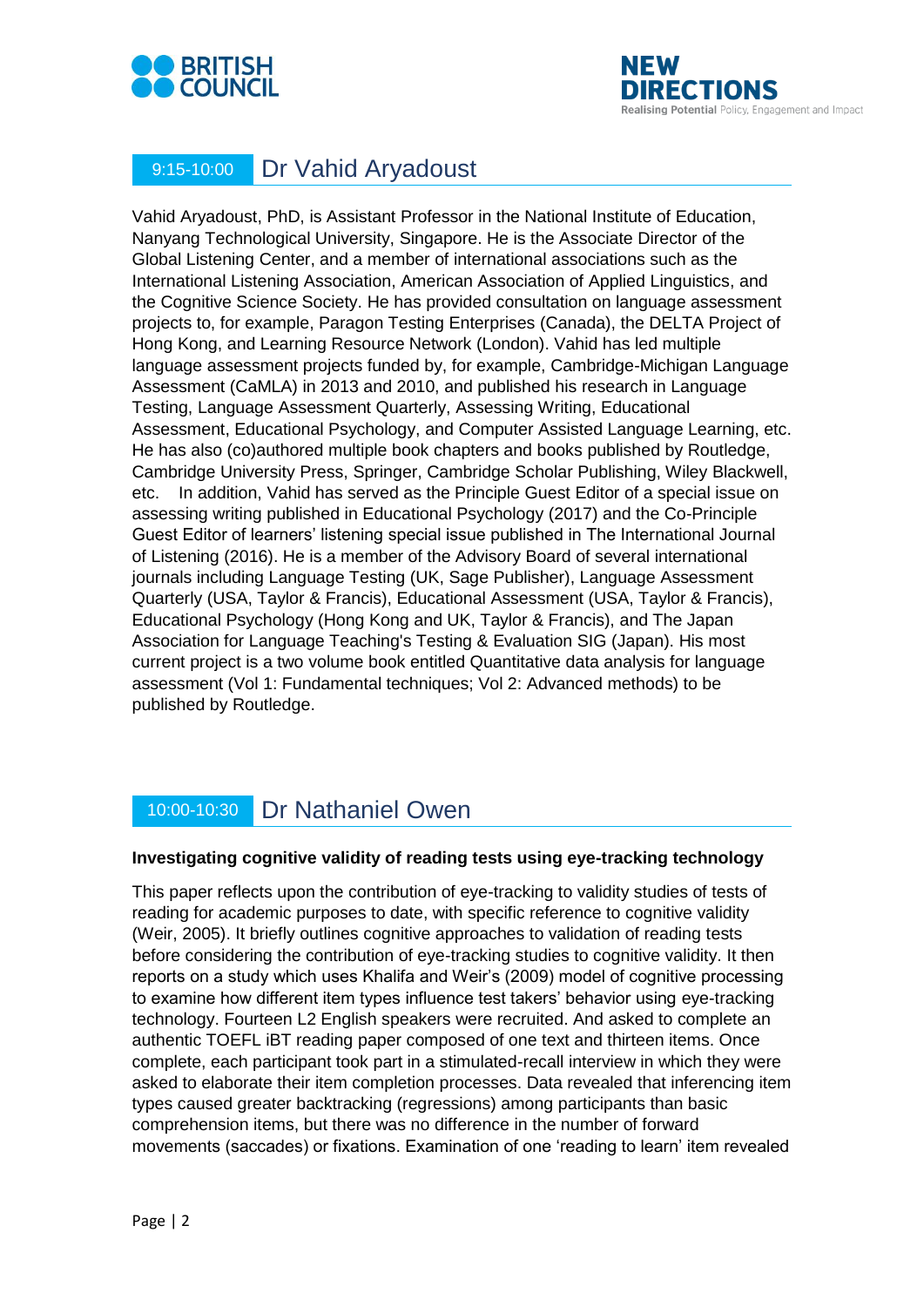



bespoke item completion procedures by participants. The implications of the findings and recommendations for future eye-tracking studies are discussed.

**Key words:** Eye-tracking, cognitive validity, non-parametric, stimulated-recall interviews.

**Author's bio:** Nathaniel Owen is a Research Associate at the Open University. He has a PhD in language testing and has published articles in peer-reviewed journals such as the International Journal of Research and Method in Education and book chapters in volumes such as The Routledge Handbook of English Language Teaching. He has experience of teaching English as a foreign language in the UK and Australia, with expertise in teaching EAP and exam preparation courses. He has previously worked for the examination board Cambridge Assessment and is currently participating in funded research projects with Educational Testing Service and the British Council.

### 10:45-11:15 Paper presentation: Dr Suh Keong Kwon

#### **The cognitive validity of video-based listening comprehension test: an eyetracking study**

This study seeks to examine the extent to which inclusion of visual cues in a listening comprehension test has an impact on L2 learners' test-taking process and performance. Specifically, this study investigates the cognitive process of L2 test-takers during a video-mediated listening comprehension test by analysing their viewing behaviours. For this, an eye-tracking technology was employed as a main data collection method to investigate the degree to which test-takers view the visual cues and the question and answer choices. In total 57 EFL learners in five different high schools in Korea participated in this study and their listening test scores and eyemovement data are collected and analysed to examine the extent to which individual variances in viewing behaviours have an impact on the listening test performance. Findings indicate that test-takers in general spent a substantial amount of time viewing the visual cues. In addition, reading the question and the key option longer and more frequently is associated with improvements in their overall test score whereas reading the distractors is associated with drops in their overall test score. In terms of viewing the visual cues, significant negative effect of the speaker(s) and significant positive effect of the PPT slide were found. Overall, this study has corroborated meaningful original findings to support the inconclusive debates over the validity of inclusion of visual cues in a listening comprehension test.

**Author's bio:** Suh Keong Kwon is a researcher at Korea Institute for Curriculum and Evaluation (KICE) since 2012. His main research interests are language testing and assessment, technology assisted teaching and learning, and English education policy.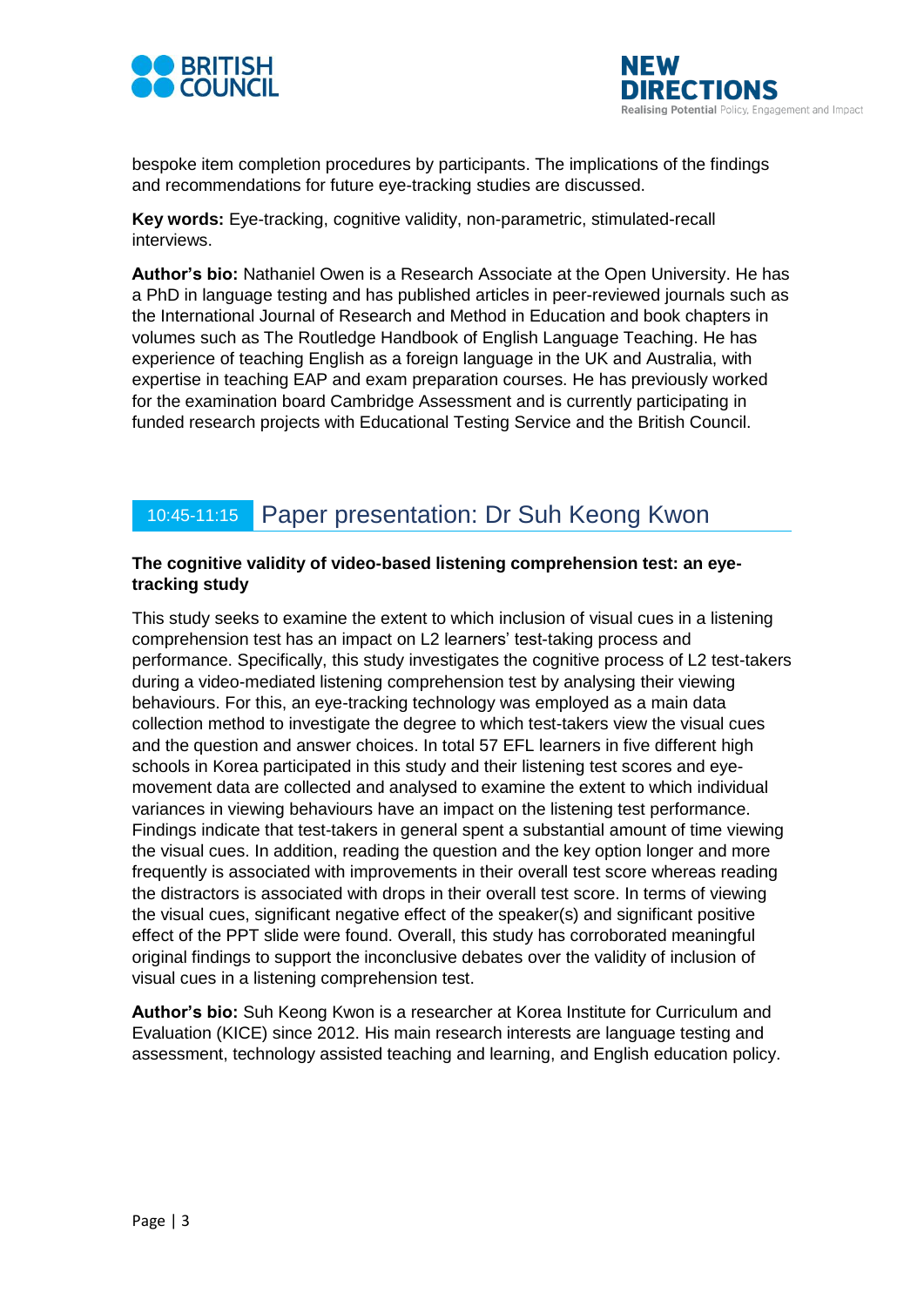



## 11:15-11:45 Paper presentation: Dr Aaron Olaf Batty

#### **Eye-tracking attention to visual cues by item type in video-mediated L2 listening tests**

Multiple-choice L2 listening items can be broadly categorized into two general item types: explicit and implicit. Explicit items require examinees to comprehend discrete linguistic features in order to answer correctly, whereas implicit items require a degree of inference. Much research has been conducted into these item types on audiomediated listening tests, but video-mediated tests present a special case. Nonverbal communication research has demonstrated that listeners use the visual channel for gathering emotional or social context to aid interpretation of the verbal channel. As such, examinee attention to these nonverbal cues may differ by item type on listening tests.

No studies have sought to objectively and quantitatively track attention to specific nonverbal cues or to investigate its interaction with item type on video listening tests. The present research addresses this gap via a mixed-methods study employing quantitative eye-tracking measures augmented by stimulated recall interview data.

Twelve Japanese university students sat a six-item video-mediated English listening test while wearing an eye-tracking headset. Three items were explicit, and three implicit. After the test, the researcher conducted interviews of the participants while viewing their scanpath-overlaid videos. Due to the complex nature of the areas of interest, the eye-tracker output was subjected to manual scanpath analysis. The researcher manually coded the oculomotor events in the 72 videos at a resolution of one-tenth of a second according to a list of twelve visual cues of interest. The interview data were coded according to five main reasons for behavior identified in interviews.

Although most visual attention was focused on faces regardless of task type, the facial cues attended to in explicit and implicit items differed. Significant item-type-based differences in dwell times were observed in eight of the visual cues. Most effect sizes were medium to large. Respondents explained these behaviors as attempts to glean more information about the characters' motives and feelings through facial expressions, which they believed would aid in answering the implicit questions.

The findings demonstrate that L2 listening test items relying on inference, especially that of a social nature, are likely to be more affected by the inclusion of video than items relying strictly on linguistic comprehension, with theoretical implications for validity and practical implications for test development.